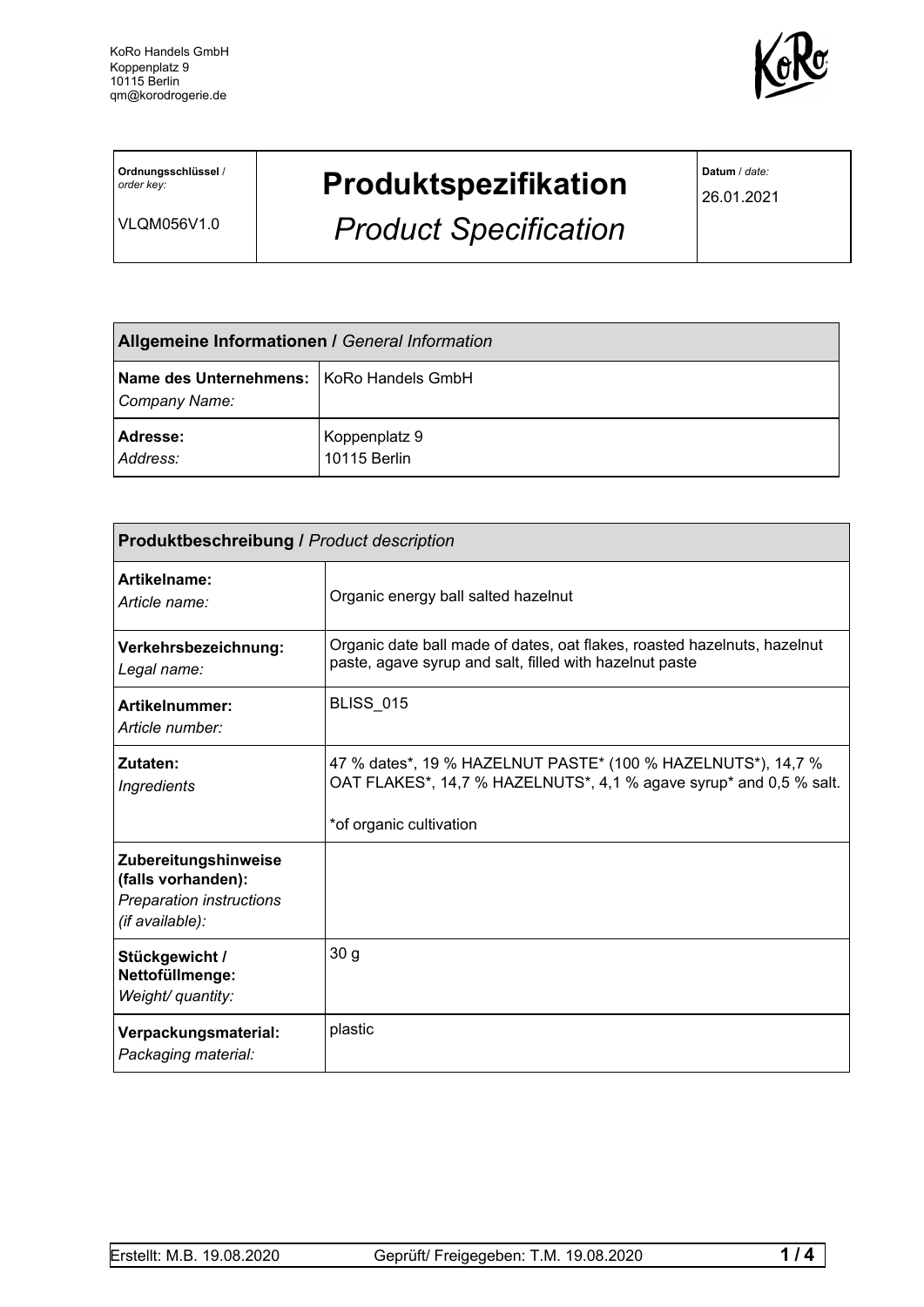

| <b>Produktbeschreibung / Product description</b>               |                                                                                                                                                                                                                                                                                                 |  |
|----------------------------------------------------------------|-------------------------------------------------------------------------------------------------------------------------------------------------------------------------------------------------------------------------------------------------------------------------------------------------|--|
| <b>Besondere</b><br>Eigenschaften:<br>Special characteristics: | x bio /organic (Öko-Kontrollstelle / organic control body: PT-BIO-03)<br>$\Box$ fairtrade / fairtrade<br>x vegan / vegan<br>x vegetarisch / vegetarian<br>$\Box$ glutenfrei / glutenfree<br>□ laktosefrei / lactose-free<br>koscher / kosher<br>$\Box$ halal / halal<br>$\Box$ andere / others: |  |

| Sensorische Beschreibung / Sensorical description |                                           |  |
|---------------------------------------------------|-------------------------------------------|--|
| Aussehen / Farbe:<br>Appearance / Colour:         | brown                                     |  |
| Geschmack:<br>Flavour:                            | sweet with a salt and hazelnut flavour    |  |
| Geruch:<br>Odour:                                 | typical                                   |  |
| Konsistenz:<br>Texture:                           | firm to bite with crunchy hazelnut pieces |  |

| Nährwertangaben pro 100 g / Nutritional information per 100 g  |            |           |  |
|----------------------------------------------------------------|------------|-----------|--|
| Energie: I Energy value:                                       | 1737 / 412 | kJ / kcal |  |
| Fett: I Fat:                                                   | 20         | g         |  |
| Davon gesättigte Fettsäuren: I of which saturated fatty acids: | 11         | g         |  |
| Kohlenhydrate: I Carbohydrates:                                | 52         | g         |  |
| Davon Zucker: I Of which sugar:                                | 36         | g         |  |
| <b>Ballaststoffe: / Fibre:</b>                                 | 14         | g         |  |
| Eiweiß: / Protein:                                             | 7,4        | g         |  |
| Salz: / Salt:                                                  | 0,6        | g         |  |
| sonstige Angaben: / other values:                              |            |           |  |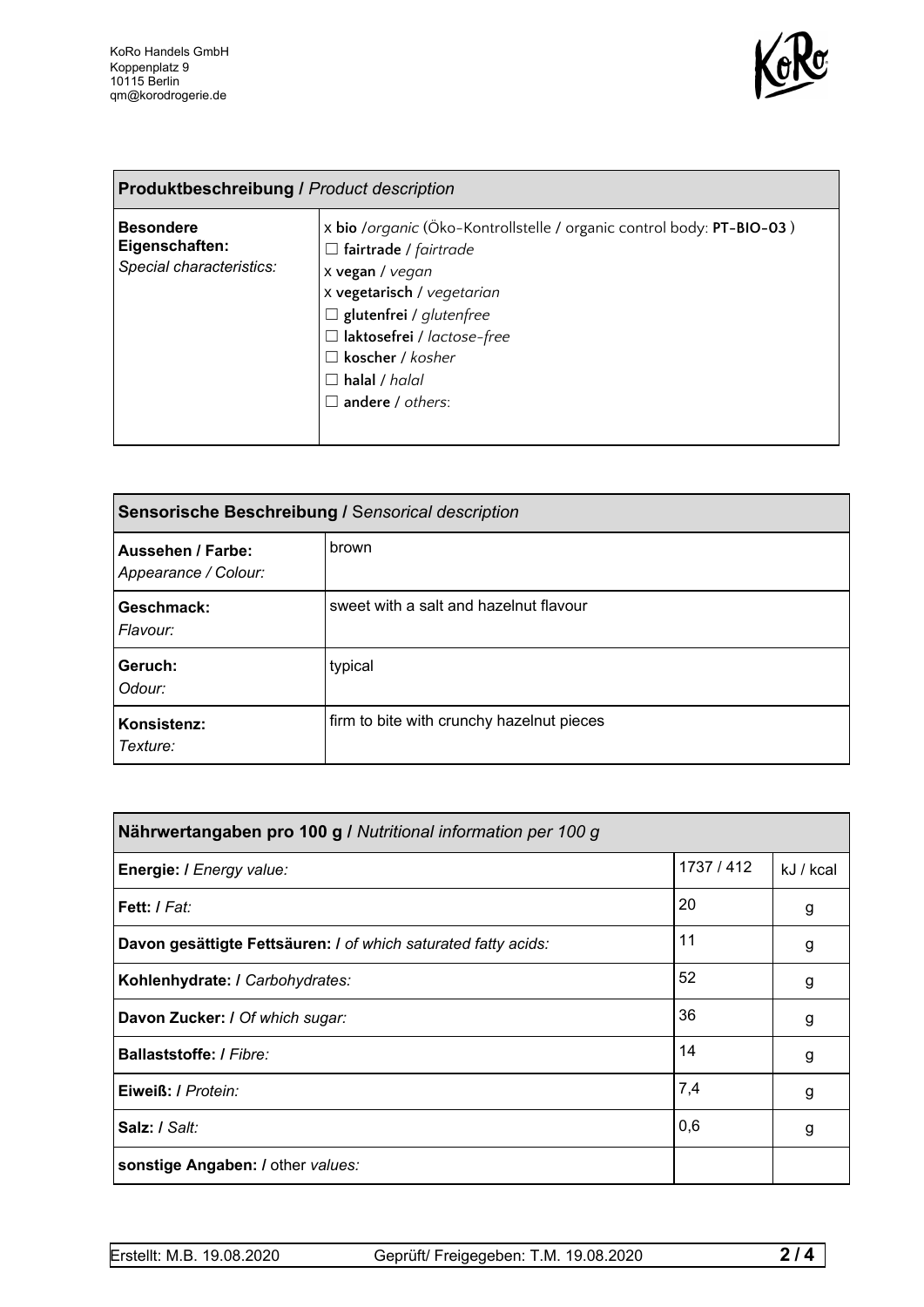

| Lagerung und Haltbarkeit / Storage and Shelf Life                    |                                                             |  |
|----------------------------------------------------------------------|-------------------------------------------------------------|--|
| <b>Optimale</b><br>Lagerungsbedingungen:<br>Storage recommendations: | Keep in a fresh and dried place, away from direct sunlight. |  |
| Mindesthaltbarkeit:<br>Expected shelf life:                          | 12 months                                                   |  |

| Allergenkennzeichnung gemäß LMIV 1169 / 2011 / Allergen Declaration according to EU<br><b>Regulation 1169 / 2011</b>                                                                                                                                                           |        |         |              |  |
|--------------------------------------------------------------------------------------------------------------------------------------------------------------------------------------------------------------------------------------------------------------------------------|--------|---------|--------------|--|
| Legende: Key<br>Allergen ist in der Rezeptur enthalten / Allergen contained in recipe<br>a.<br>b.<br>Risiko der Kreuzkontamination ist möglich / Possible risk of cross contamination<br>Allergen ist in der Rezeptur nicht enthalten / Allergen not contained in recipe<br>c. |        |         |              |  |
|                                                                                                                                                                                                                                                                                | a      | b       | $\mathbf c$  |  |
| Glutenhaltiges Getreide / gluten-containing cereals                                                                                                                                                                                                                            | X      |         | $\mathbf{I}$ |  |
| Krustentiere / Crustaceans:                                                                                                                                                                                                                                                    | П      | П       | X            |  |
| Ei / Egg                                                                                                                                                                                                                                                                       | П      | П       | X            |  |
| Fisch / Fish                                                                                                                                                                                                                                                                   | $\Box$ | П       | X            |  |
| Soja / Soy                                                                                                                                                                                                                                                                     | П      | X       | $\perp$      |  |
| Milch (Laktose) / Milk (lactose)                                                                                                                                                                                                                                               | П      | П       | X            |  |
| Erdnüsse / Peanuts                                                                                                                                                                                                                                                             | П      | x       | $\mathsf{L}$ |  |
| Andere Schalenfrüchte* / Other edible nuts*                                                                                                                                                                                                                                    | X      | $\perp$ | $\mathsf{L}$ |  |
| Sellerie / Celery                                                                                                                                                                                                                                                              | П      |         | X            |  |
| <b>Senf / Mustard</b>                                                                                                                                                                                                                                                          | П      | $\Box$  | x            |  |
| Sesam / Sesame                                                                                                                                                                                                                                                                 | П      | X       | $\Box$       |  |
| Schwefeldioxid und Sulphite / Sulphur dioxide<br>$\mathbf{I}$<br>X                                                                                                                                                                                                             |        |         |              |  |

**Lupinen** */ Lupin* x

**Weichtiere /** *Molluscs* ☐ ☐ x